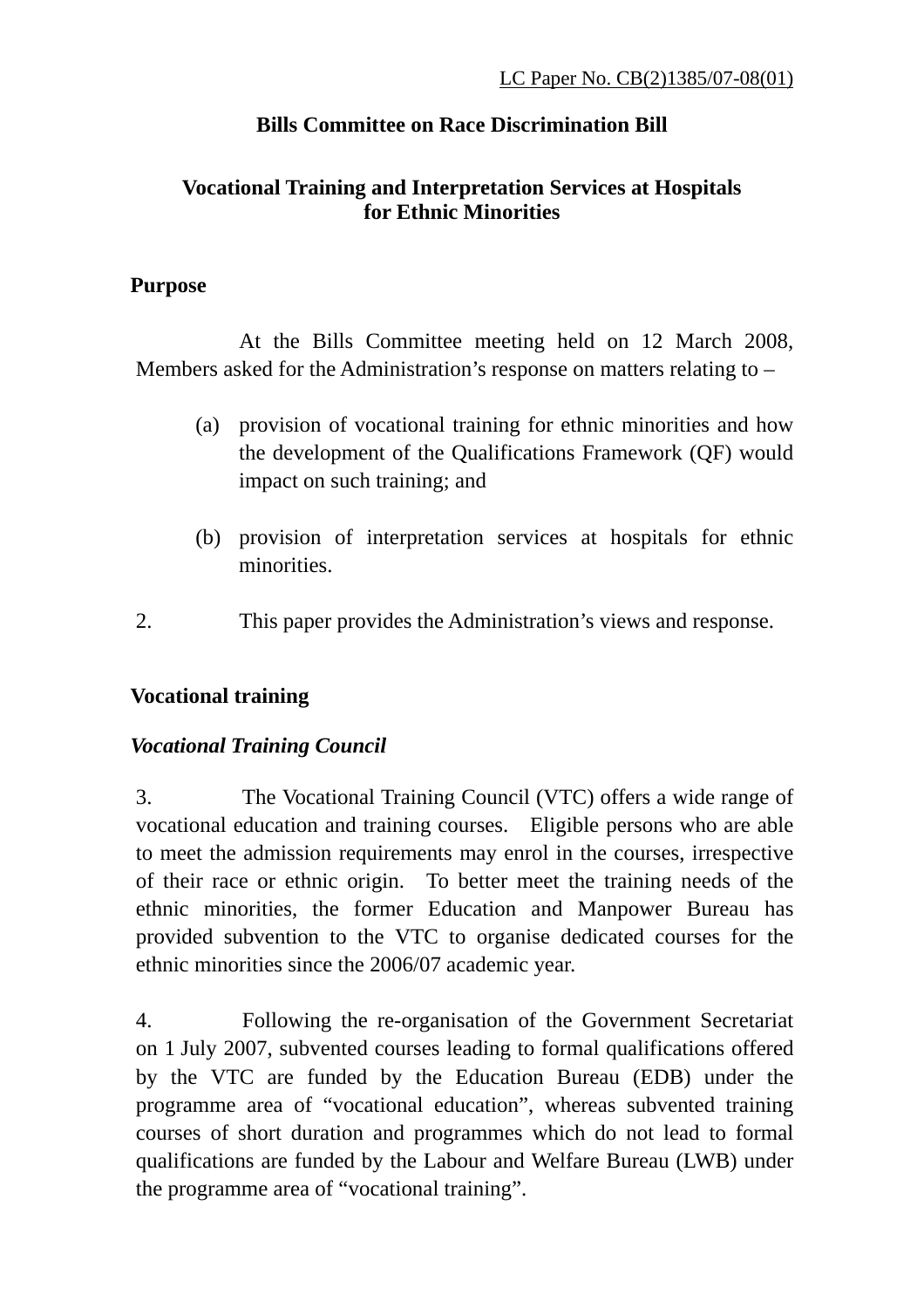5. Support measures for ethnic minorities in relation to vocational education have already been set out under paragraphs 20 and 21 of the Legislative Council Education Panel paper entitled "Progress of Support Measures for Non-Chinese Speaking Students including Ethnic Minorities" (LC Paper No. CB(2)1180/07-08(05)) which was issued to Members on 26 February 2008.

6. As to vocational training courses, in the 2007/08 academic year, dedicated courses subvented by the LWB mainly include preparatory courses for trade tests for in-service personnel and Vocational Development Programmes for non-engaged youth. The VTC is also working on a new "Basic Vocational Chinese Programme" for the ethnic minorities which is expected to be launched in the second quarter this year. The above three types of courses would offer a total of about 380 training places for the ethnic minorities.

# *Employees Retraining Board*

7. Separately, the Employees Retraining Board (ERB) offers full-time placement-tied training courses and part-time generic skills training courses for eligible trainees. Ethnic minorities, as with other applicants, may enrol in these courses.

8. To provide further support for the ethnic minorities, the ERB has launched, on a pilot basis, dedicated full-time placement-tied training courses for them since mid-2007. A total of nine courses have been approved so far, including courses in "Security and Property Management", "Local Domestic Helper", "Kitchen Assistant in Indian Cuisine", "Personal Care Worker" and "Environmental Hygiene and Cleaning Worker". These nine courses together are expected to provide about 150 training places for the ethnic minorities. Ethnic minority trainees who have completed these courses would be provided with six-month placement follow-up service, which is longer as compared with the normal three-month placement follow-up period for other courses.

9. Besides, in the consultation document on its future directions issued on 24 January 2008, the ERB has proposed to launch more placement-tied training courses which are able to meet the market demands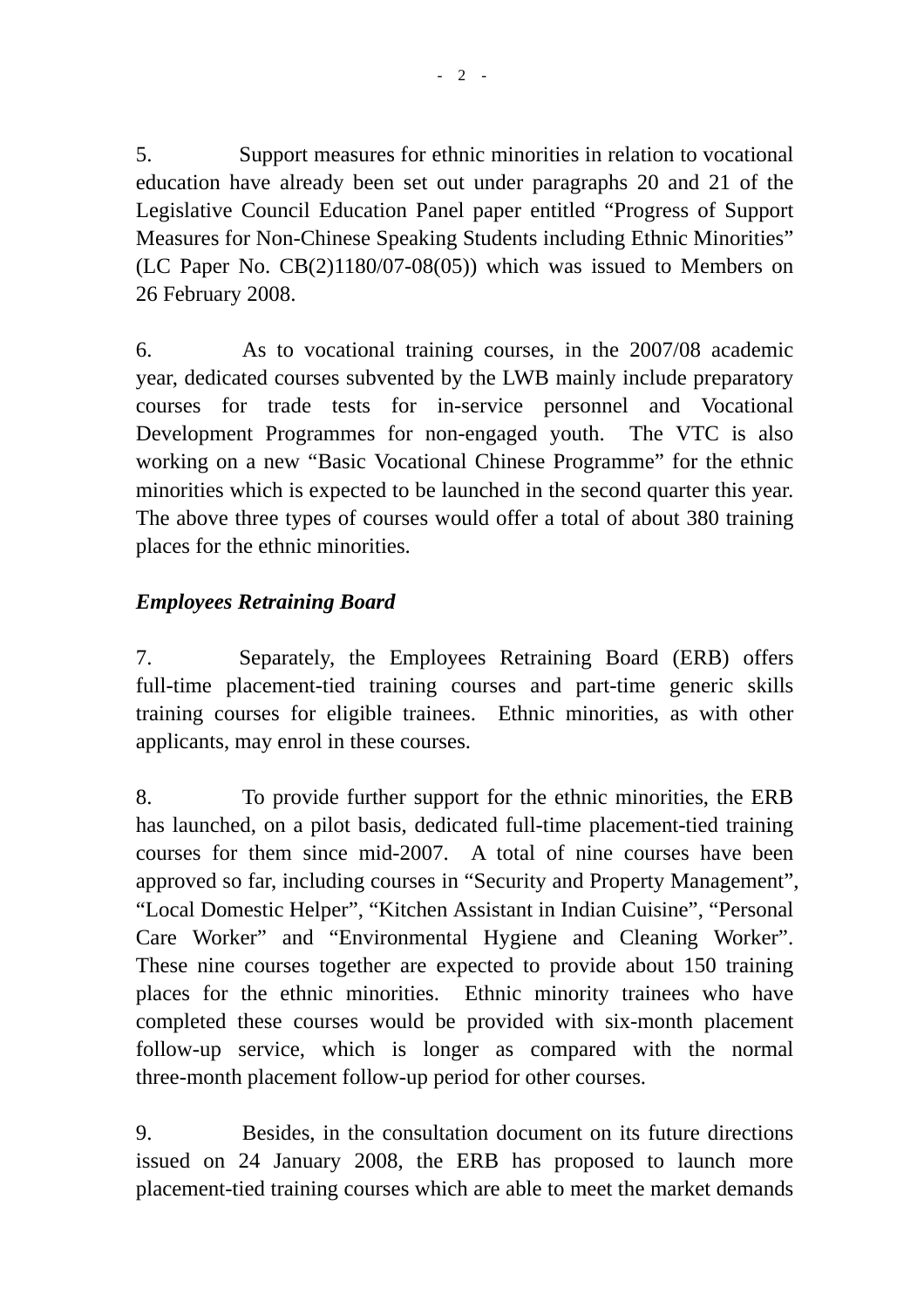as well as the job aspirations of the ethnic minorities. With a view to facilitating the integration of the ethnic minorities into the local community, the ERB will develop and organise dedicated job search skills courses to help the ethnic minorities understand the local workplace culture and employers' expectations. The ERB also plans to provide training under the "Workplace Chinese Programme" to the ethnic minorities to enhance their employability.

### **Qualifications Framework**

10. The Accreditation of Academic and Vocational Qualifications Ordinance, which provides for the legislative framework for the implementation of the QF, will commence full operation on 5 May 2008. This also means that the QF will be formally launched on the same date.

11. Under the Ordinance, education and training programmes (including those designed for ethnic minorities) that are quality assured by the Hong Kong Council for Accreditation of Academic and Vocational Qualifications will be recognised under the QF. In this connection, the ERB will strengthen the quality assurance mechanism of its retraining courses (including the dedicated courses organised for the ethnic minorities) to ensure that they would be able to satisfy the requirements of the Hong Kong Council for Accreditation of Academic and Vocational Qualifications and hence be listed on the Qualifications Register and recognised under the QF.

12. In addition, a Recognition of Prior Learning (RPL) pilot scheme will also be introduced under the QF for the Printing & Publishing, Watch & Clock and Hairdressing industries. The scheme recognises the skills, knowledge and experience of employees for continuing learning and skills upgrading purposes. Ethnic minorities who are working in these three industries may also benefit from the scheme. A financial subsidy scheme will also be introduced to encourage more employees to undergo RPL assessments. Each employee who has successfully completed a QF-recognised programme after passing the RPL assessment will be entitled to full reimbursement of the RPL assessment fee, subject to a cap of \$1,000.